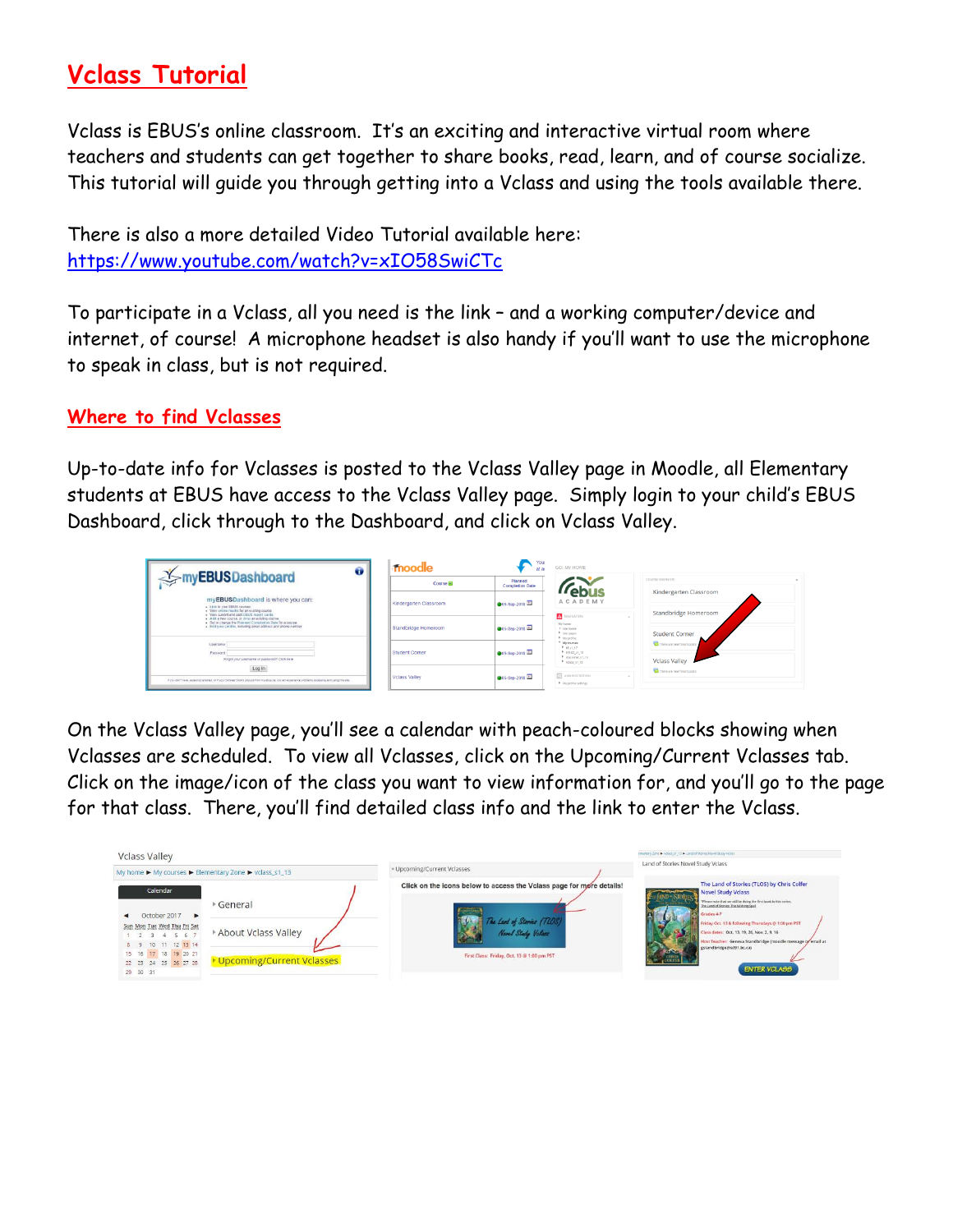#### **How to Login**

To get into a Vclass, simply click on the 'Enter Vclass' link and the login process will begin. If you're taken to this screen, click on the Start Session button:

| Step 1 GET THE REQUIRED SOFTWARE<br>If you have already downloaded and installed Java, you may skip this step and proceed directly to step 2.<br>Select your operating system                                                                                                                                                                                                              |                                                                                                                                                                                                                                                                                                                                                                                                  |
|--------------------------------------------------------------------------------------------------------------------------------------------------------------------------------------------------------------------------------------------------------------------------------------------------------------------------------------------------------------------------------------------|--------------------------------------------------------------------------------------------------------------------------------------------------------------------------------------------------------------------------------------------------------------------------------------------------------------------------------------------------------------------------------------------------|
| Microsoft Windows<br>Get Required Software                                                                                                                                                                                                                                                                                                                                                 |                                                                                                                                                                                                                                                                                                                                                                                                  |
| Nicela:<br>When the 'File Download' window<br>appears, click on "Run".<br>Installation will take approximately 20 minutes on a 56ktps dial-up<br>connection and 1.5 minutes on a high-speed connection.<br>Were you unable to download or install the Java Run Time<br>environment? For trouble shooting information, please visit our<br>"First Time Users" section in the Support Portal | File Download - Security Warning<br>Do you want to run or save this file?<br>Neme: java-installer-windows.eve<br>冒口<br>Type: Application, 373KB<br>From: www.elluminate.com<br>Bin<br>Seve<br>Cancel<br>While files from the internet can be useful. this file type can<br>potentially harm your computer. If you do not trust the source, do not<br>run or save this soloware. What's the risk? |
| <b>BEGINNING YOUR SESSION</b><br>Step <sub>2</sub><br>Start Session p                                                                                                                                                                                                                                                                                                                      | Warning - Security                                                                                                                                                                                                                                                                                                                                                                               |
| weer pre-configure your computer and lest your<br>audio using one of our Configuration Rooms prior to your session.                                                                                                                                                                                                                                                                        | The application's digital signature cannot be verified.<br>Do you want to run the application?                                                                                                                                                                                                                                                                                                   |

The actual login screen looks like the images posted below. Here, the student can type in their name as they want it to appear in class. Students should:

- Type in their real first name (whatever name they go by on a regular basis, use with the school, etc.)
- Last name or last name initial (in case we get more than one student with the same name)

If students want, they can also include a nickname, we just ask that they always type their first name first (being in an online environment where we can't really put faces to names, it's important for teachers to know exactly who they are addressing in a class). Also, nicknames should always be appropriate for a school/public setting.

| Blackboard »<br>collaborate.                                                         | Blackboard »<br>collaborate.                                                                                      |  |
|--------------------------------------------------------------------------------------|-------------------------------------------------------------------------------------------------------------------|--|
| Log In to Session<br>Please enter your name as you want it to appear in the session. | Log In to Session<br>Please enter your name as you want it to appear in the session.<br>Jane Doe (Dragon Trainer) |  |
| Jane Doe<br>Log In $\gg$                                                             | Log In $\gg$                                                                                                      |  |

Once you click the Log In button, you may get screens prompting you to 'accept', 'run', 'ok' – please click to allow any of these, Collaborate is a very safe and secure program and you will need to allow it to run fully in order to access our online classroom.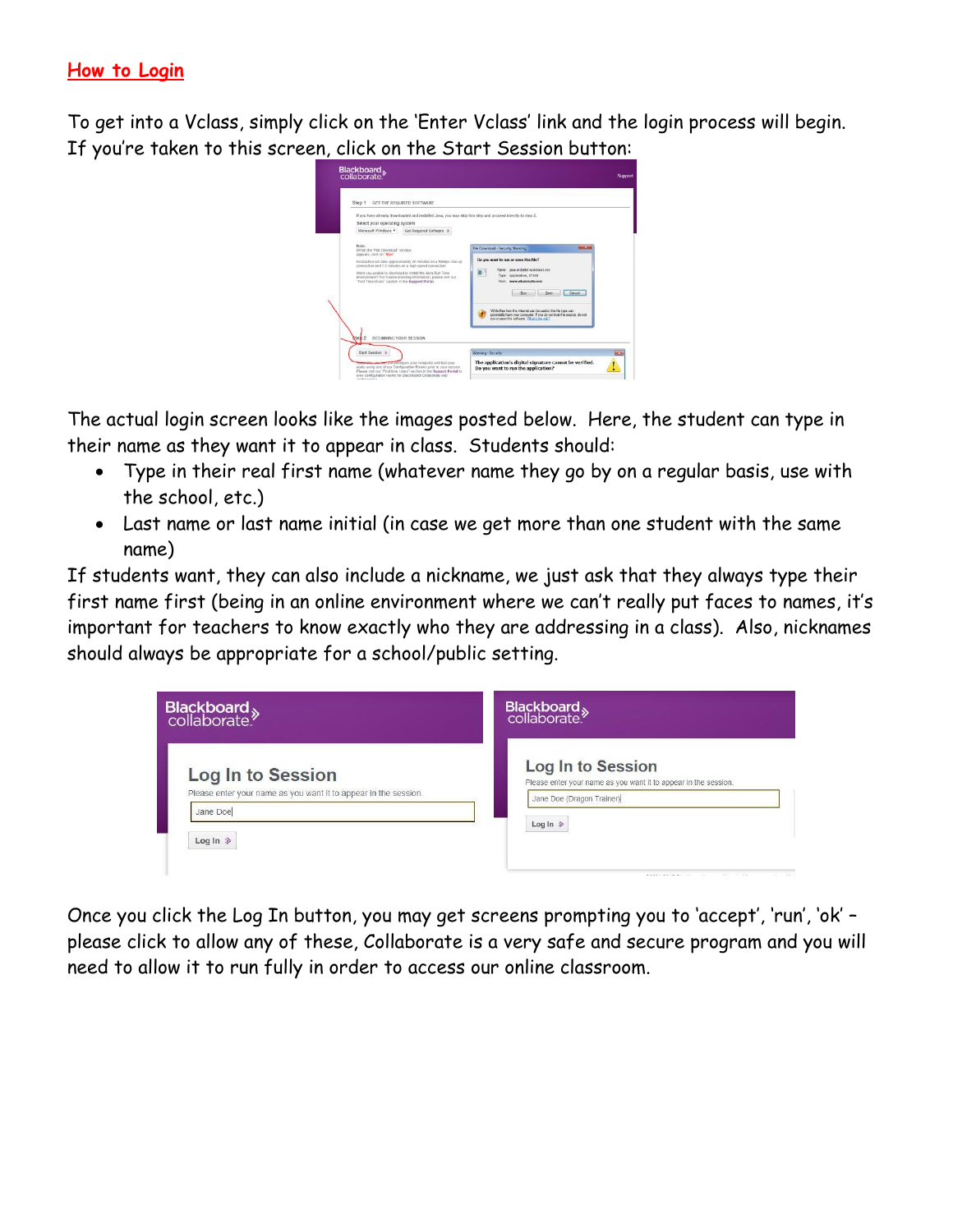#### **Vclass Room – Panels and Tools**

Once the program loads, you'll find yourself in a place that looks like this:



This is your online classroom – Vclass! Once you're in, one of the first things you should do is 'Audio Setup', to make sure your microphone will work. On the top left of your screen, click on Tools, then Audio, then Audio Setup Wizard and follow the directions to test your microphone and speaker settings.

|                       | LearnNowBC - GENEVA'S VCLASS ROOM |                              |                 |
|-----------------------|-----------------------------------|------------------------------|-----------------|
|                       | File Edit View Tools Window Help  |                              |                 |
| <b>AUDIO &amp; VI</b> | <b>Application Sharing</b>        |                              |                 |
|                       | Audio                             | Audio Setup Wizard           |                 |
|                       | Chat                              | Microphone Settings          |                 |
|                       | Interaction                       | Speaker Settings             |                 |
| Polling               |                                   | Maximum Simultaneous Talkers |                 |
|                       | Profile                           | Adjust Microphone Level Up   | Ctrl+Shift+Up   |
| Gen                   | Video                             | Adjust Microphone Level Down | Ctrl+Shift+Down |
| G                     | Whiteboard                        | Adjust Speaker Level Up      | Ctrl+Alt+Up     |
|                       |                                   | Adjust Speaker Level Down    | Ctrl+Alt+Down   |
| Talk                  | Video                             |                              |                 |

Now let's take a basic tour of the various elements of the online classroom.



This is where you access the microphone to be able to talk to the class, and on occasion use the webcam option to transmit video. For optimum performance, you should use a microphone headset. To talk, when the Talk button is black just click on it and speak into your microphone (a little blue microphone icon will show in the talk button). When you're done speaking, click on the talk button again to turn your microphone off.

## **Audio and Video**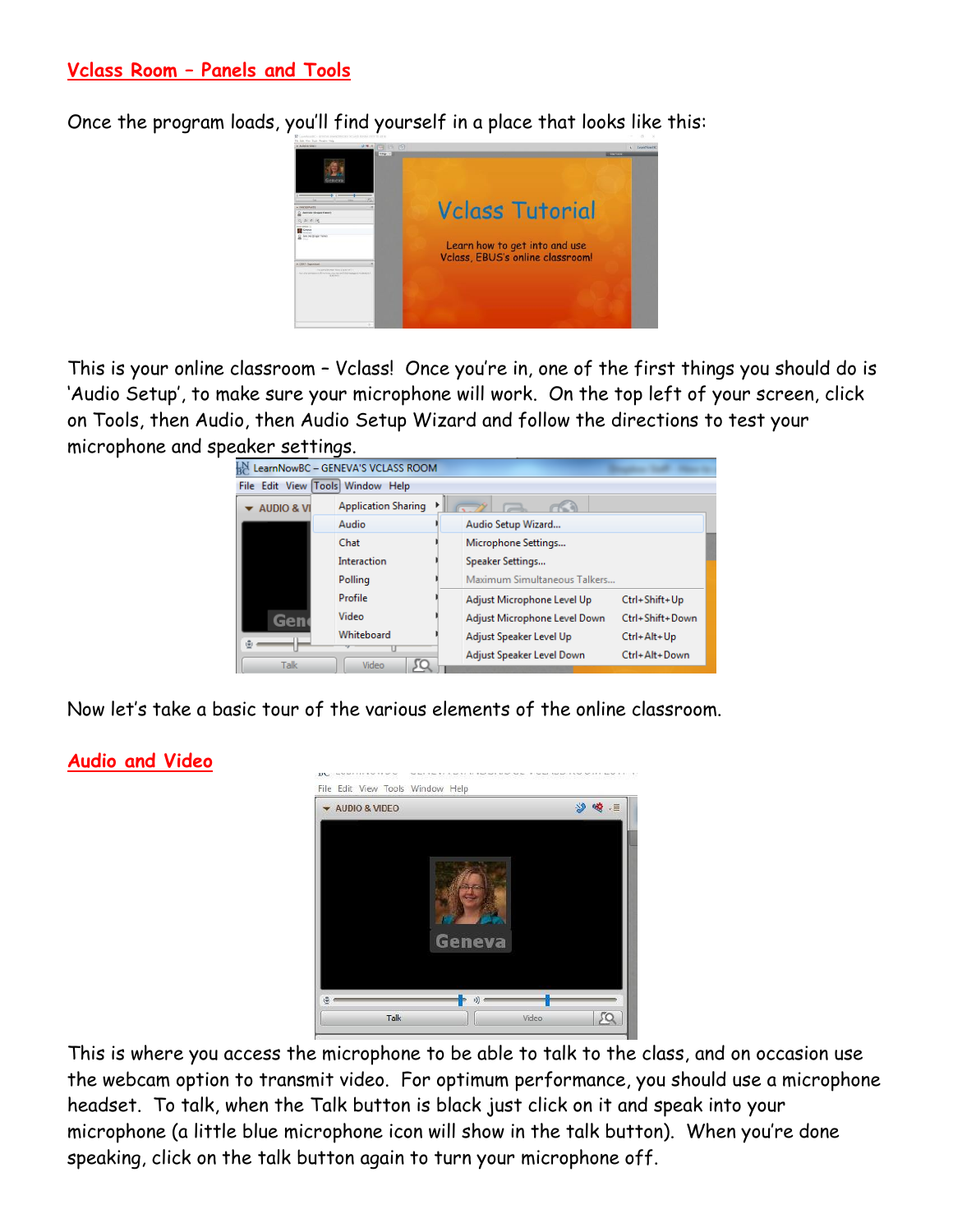## **Participants**

| <b>PARTICIPANTS</b>                      | ⋰ |
|------------------------------------------|---|
| <b>Jane Doe (Dragon Trainer)</b>         |   |
| $\circledcirc \circledcirc \circledcirc$ |   |
| MAIN ROOM (2)                            |   |
| Geneva<br>Moderator                      |   |
| Jane Doe (Dragon Trainer)<br>(You)       |   |
|                                          |   |
|                                          |   |
|                                          |   |
|                                          |   |

This is where you will see your own name and the names of everyone else who is in the class. Here is where you'll also find some interactive icons (just above where it says "Main Room") which may be used during the class. These include the emojis button (happy face, sad face, thumbs up/down, etc.), away button (click if you have to leave the computer during class to let others know you aren't there for the moment), hand up/down button, and poll answering button.

| PARTICIPANTS<br>$\sqrt{2}$<br><b>Jane Doe (Dragon Trainer)</b><br>$\circ$<br>$\odot$<br>$\bm{\mathbb{G}}$<br><b>Smiley Face</b><br>$@1$ tot<br>ಀ<br>Applause<br>Trainer)<br>☺<br>Confusion<br>Ô<br>Approval<br>Q<br>Disapproval<br>Slower | <b>v</b> PARTICIPANTS<br>$\sqrt{2}$<br>$\bigcirc$ Jane Doe (Dragon Trainer)<br>$\bigcirc$ Away<br>$\circ$ 0 0 $\circ$<br>MAIN ROOM (2)<br>Geneva<br>Moderator<br>O Jane Doe (Dragon Trainer)<br>© Away | F PARTICIPANTS<br>$\sqrt{2}$<br>O Jane Doe (Dragon Trainer)<br>MAIN ROOM (2)<br><b>Seneva</b><br>Moderator<br>O Jane Doe (Dragon Trainer) | $\sqrt{2}$<br>FARTICIPANTS<br>O Jane Doe (Dragon Trainer)<br>$V$ Yes<br>MAIN ROOM (2)<br>$X$ No<br>Geneva<br>Moderator<br>Moderator<br>None<br>O Jane Doe (Dragon Trainer) |
|-------------------------------------------------------------------------------------------------------------------------------------------------------------------------------------------------------------------------------------------|--------------------------------------------------------------------------------------------------------------------------------------------------------------------------------------------------------|-------------------------------------------------------------------------------------------------------------------------------------------|----------------------------------------------------------------------------------------------------------------------------------------------------------------------------|
| «<br>$\gg$<br>Faster<br>None<br>Emojis                                                                                                                                                                                                    | Away                                                                                                                                                                                                   | Hand Up                                                                                                                                   | Poll                                                                                                                                                                       |
| <b>Chat Window</b>                                                                                                                                                                                                                        | ▼ CHAT - Supervised<br>Jane Doe (Dragon Trainer)<br>Hello!                                                                                                                                             | $\downarrow \equiv$<br>1:15 PM                                                                                                            |                                                                                                                                                                            |
|                                                                                                                                                                                                                                           |                                                                                                                                                                                                        |                                                                                                                                           |                                                                                                                                                                            |

Here is where students and the teacher can interact through live text messaging. Simply type into the white bar at the bottom of the box, hit enter, and your typing (along with that of your classmates) will show in the upper blue part of the box like an ongoing messaging conversation. Students can message the teacher/moderator directly, as well as private message other students in the class. However, please note that teachers can see all private chats, so keep private chats to a minimum while a class is in session – they can be very distracting to the teacher who is managing a lot of different panels in an online session!